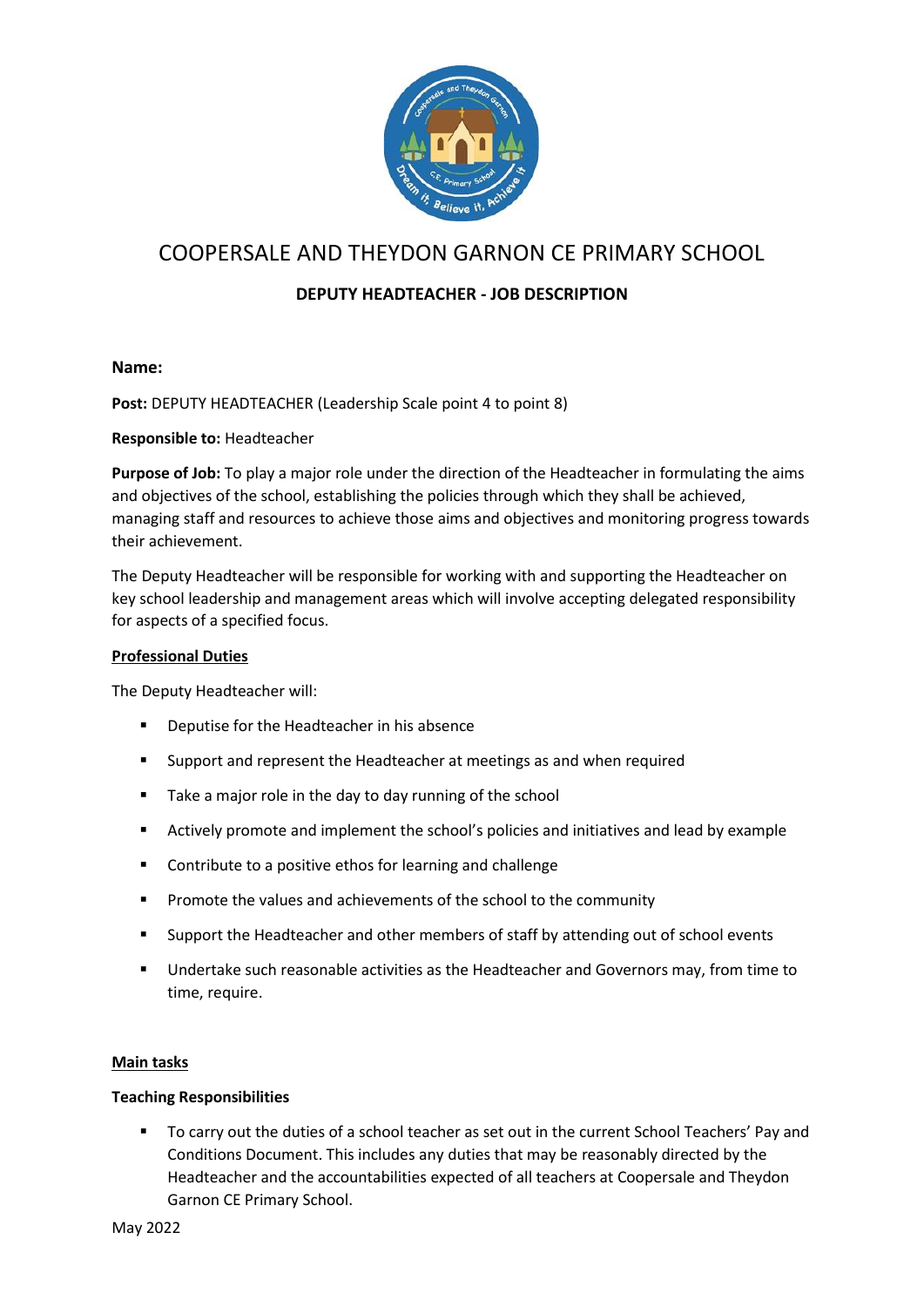#### **Strategic direction and development of the school**

- Work with the Headteacher and contribute to a strategic view of the school in its community, analysing and planning for its future needs and further development within the local, national and international context.
- Support the Headteacher to ensure the vision for the future is clearly articulated, shared, understood and acted upon effectively by all.
- Act as a "sounding board" and "critical friend" to the Headteacher, always demonstrating high standards of personal integrity, loyalty, discretion and professionalism and publicly supporting all decisions of the Headteacher and Governing Body.
- Support the Headteacher and Governors in annual budget planning and monitoring
- Assist in the preparation, implementation and monitoring of the School Development Plan/Action Plan
- To assist the Headteacher and Governors in maintaining and promoting the school's religious character, ensuring the ethos, values and overall purpose of the school are fundamental in its work

# **Teaching and Learning**

- Provide an example of excellence as the leading teaching and learning practitioner, inspiring and motivating other staff.
- As a key member of the School Leadership team, work with the Headteacher to raise the quality of teaching and learning and pupils' achievement, setting high expectations and monitoring and evaluating the effectiveness of learning outcomes, using benchmarks to set targets for improvement.
- Model and lead on the implementation of the school's behaviour system, ensuring consistency across the school
- Use pupil progress data effectively to improve learning and teaching; inform and motivate children and support staff in bringing about any required improvement for cohorts or individuals
- Oversee the development and the appropriateness of the school's curriculum to our children's needs, ensuring an exciting, stimulating and fully inclusive curriculum, accessible to all our children; and lead curriculum area(s) as directed by the Headteacher

# **Leading and Managing Staff**

- Work with the Headteacher to lead, motivate, support, challenge and develop all staff to secure continual improvement, including her/his own continuing professional development
- **•** Provide regular feedback for colleagues in a way which recognises good practice and supports their progress against professional standards and performance management objectives resulting in a tangible impact on students' learning
- To lead in the Performance Management of staff as directed by the Headteacher
- Assist with the appointment and induction of new staff and provide monitoring and support for ECTs and students as necessary
- **E** If required, to lead a key stage/phase group as directed by the Headteacher